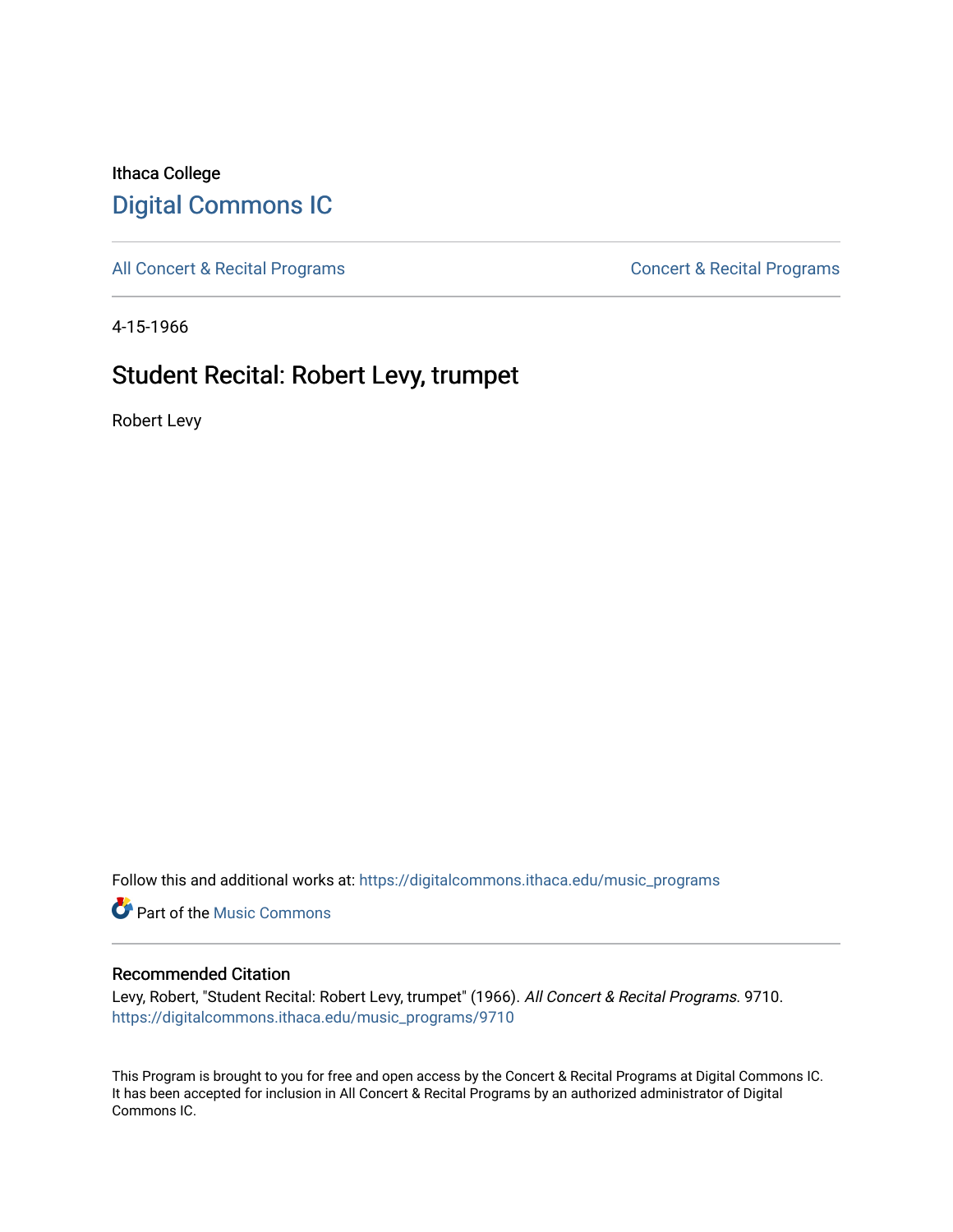#### ITHACA COLLEGE

School of Music

STUDENT RECITAL

#### Robert Levy , Trumpet Amy Lou Richards, Piano

Sonatina for Trumpet and Piano . . . . . Walter S. Hartley (1953) *Allegro alla mareia Adagio Presto* 

Golden Concerto . . . . . . . . . . . . . Vaclav Nelhybel *(on a twelve tone row)*  (1960)

Meditation . . . • . . . . . . . . . . . . . Marcel Mihalovici (1958)

\*\*\* INTERMISSION \*\*\*

Improvisations for Trumpet and Viola George Andrix, Viola Mr. Levy, Trumpet

Fantasy for Brass Quintet, Piano and Percussion  $\ldots$  . . . . . Hall Overton (1956)

Donald Riale, Trumpet Robert Yeats, Tuba Erwin Chandler, French Horn Gregg Soininen, Percussion Miss Richards, Piano Robert Formaini, Trombone William Driscoll, Percussion Mr. Levy, Trumpet

FORD AUDITORIUM

Friday, April 15, 1966

4:00 P.M.